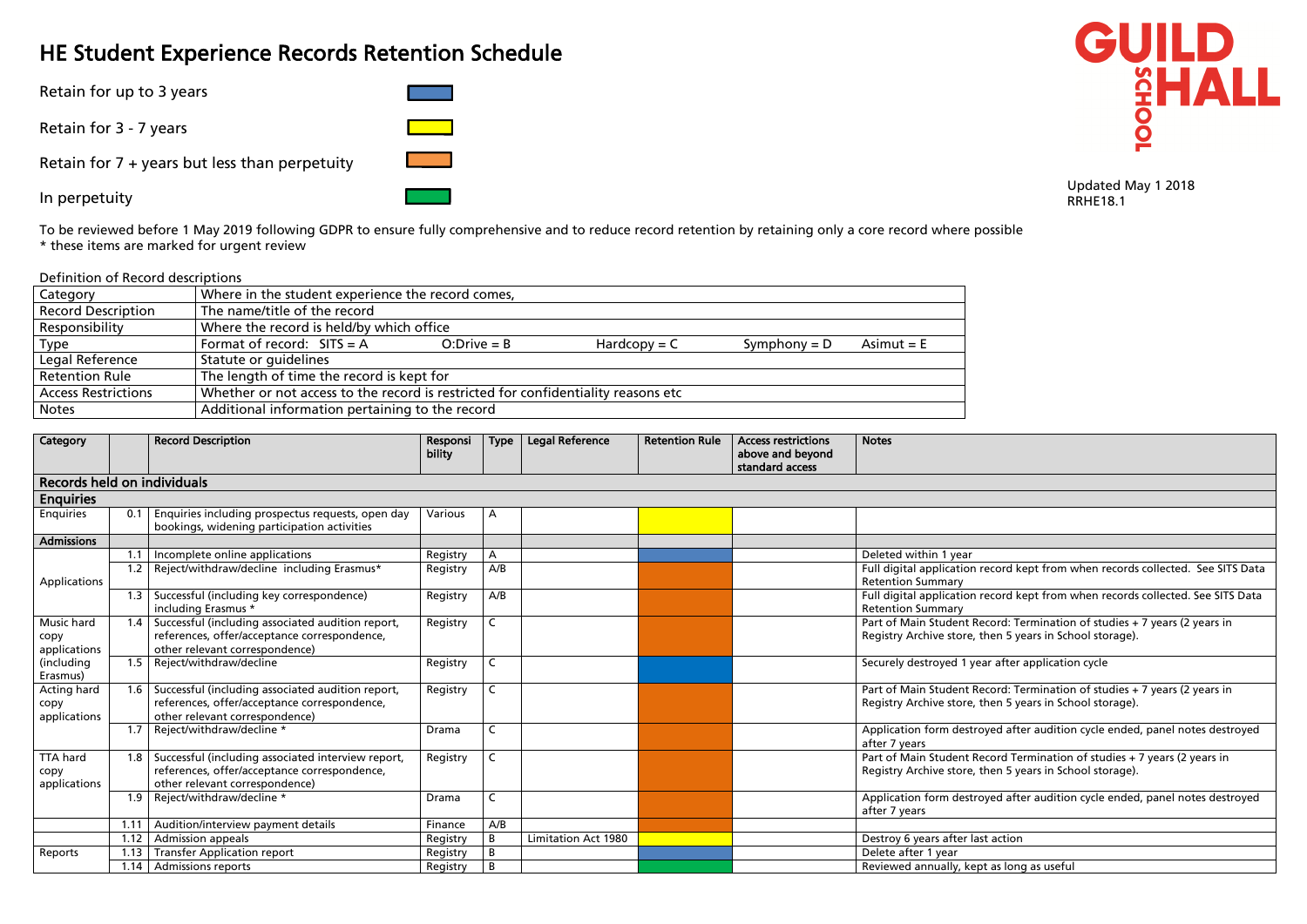|              | l.15 | APER report             | Registry |                    |                    | In perpetuity as part of committee records.   |
|--------------|------|-------------------------|----------|--------------------|--------------------|-----------------------------------------------|
| Criminal     | ⊢.16 | Successful applicant    | Registry | Rehabilitation of  | Password protected | DBS check recorded on SITS (password prot     |
| Conviction   |      |                         |          | Offenders Act 1974 |                    | checked.                                      |
| declarations | 1.17 | Unsuccessful applicant* | Registry |                    |                    | Information declared in follow up email ar    |
|              |      |                         |          |                    |                    | relevant staff, original email kept until out |
|              |      |                         |          |                    |                    | Record of decision kept for a year after ene  |
|              |      |                         |          |                    |                    | remains on digital application in perpetuit   |

| Category               |      | <b>Record Description</b>                                                | Responsi<br>bility        | <b>Type</b>  | <b>Legal Reference</b>             | <b>Retention Rule</b> | <b>Access restrictions</b><br>above and beyond<br>standard access | <b>Notes</b>                                                                                                                                |
|------------------------|------|--------------------------------------------------------------------------|---------------------------|--------------|------------------------------------|-----------------------|-------------------------------------------------------------------|---------------------------------------------------------------------------------------------------------------------------------------------|
| Enrolment              |      |                                                                          |                           |              |                                    |                       |                                                                   | $SITS = A$<br>$O: Drive = B$ Ha                                                                                                             |
| Enrolment *            | 2.1  | Enrolment form (up until 2012, only for special<br>courses thereafter)   | Registry                  | $\mathsf{C}$ |                                    |                       |                                                                   | Part of Main Student Record<br>Termination of studies + 7 years (<br>in School storage).                                                    |
|                        | 2.2  | <b>Record of Enrolment</b>                                               | Registry                  | A            |                                    |                       |                                                                   |                                                                                                                                             |
|                        | 2.3  | On-line enrolment/personal details                                       | Registry                  | A            |                                    |                       |                                                                   | In perpetuity. See SITS Data Reter                                                                                                          |
|                        | 2.4  | Change of mode of attendance form                                        | Registry                  | $\mathsf C$  | <b>Data Protection Act</b><br>1998 |                       |                                                                   | Part of Main Student Record: Terr<br>Registry Archive store, then 5 yea                                                                     |
|                        | 2.5  | Intermit/suspension of study form                                        | Registry                  | $\mathsf{C}$ | <b>Data Protection Act</b><br>1998 |                       |                                                                   | Part of Main Student Record: Terr<br>Registry Archive store, then 5 yea                                                                     |
|                        | 2.6  | Withdraw form                                                            | Registry                  | $\mathsf{C}$ | <b>Data Protection Act</b><br>1998 |                       |                                                                   | Part of Main Student Record: Terr<br>Registry Archive store, then 5 yea                                                                     |
|                        |      | Status change form (from 2016)                                           | Registry                  | A            | <b>Data Protection Act</b><br>1998 |                       |                                                                   |                                                                                                                                             |
|                        | 2.7  | Visa information (including scans/photocopies for<br>enrolment purposes) | Registry                  | A/B/<br>C    |                                    |                       |                                                                   | A) See SITS Data Retention Summ<br>B)<br>C) Part of Main Student Record:<br>years Termination of studies + 7 y<br>years in School storage). |
|                        |      | Declaration of Health Form                                               | Student                   | A            | <b>Data Protection Act</b>         |                       | Password                                                          | In Perpetuity                                                                                                                               |
|                        | 2.8  |                                                                          | <b>Affairs</b>            |              | 1998                               |                       |                                                                   |                                                                                                                                             |
|                        |      |                                                                          | Student<br><b>Affairs</b> | $\mathsf{C}$ |                                    |                       | All in archives                                                   | Prior to 2013 responsibility of Stud                                                                                                        |
|                        | 2.9  | DBS (including Criminal Record disclosure)                               | Registry                  | A            |                                    |                       | Password protected                                                |                                                                                                                                             |
|                        | 2.10 | <b>Nominal Roll</b>                                                      | Registry                  | B            |                                    |                       |                                                                   | Kept in perpetuity                                                                                                                          |
|                        | 2.11 | Incoming                                                                 | Registry                  | $\mathsf{A}$ |                                    |                       |                                                                   | Erasmus+ required to be kept the<br>closed or 5 years after last audit.                                                                     |
| Erasmus                | 2.12 |                                                                          | Registry                  | $\mathsf{C}$ |                                    |                       |                                                                   | Termination of studies + 7 years (<br>in School storage).                                                                                   |
| information<br>$\star$ | 2.13 | Outgoing (Stored as absence on SITS SAB record)                          | Registry                  | A            | <b>Data Protection Act</b><br>1998 |                       |                                                                   | In Perpetuity                                                                                                                               |
|                        | 2.14 |                                                                          | Registry                  | $\mathsf{C}$ |                                    |                       |                                                                   | Termination of studies $+ 7$ years (<br>in School storage).                                                                                 |
|                        |      | $2.15$   Financial                                                       | Registry                  |              |                                    |                       |                                                                   | Erasmus+ required to be kept the<br>closed or 5 years after last audit.                                                                     |
| Scholarship            | 2.16 | Scholarship application form (to 2014/15)                                | Music/Dr<br>ama           | B            | VAT Act 1994                       |                       |                                                                   |                                                                                                                                             |
|                        | 2.17 | SITS Scholarship application                                             | Registry                  | A            |                                    |                       |                                                                   |                                                                                                                                             |
|                        | 2.18 | NSP (2012/13-2014/15) application (successful)                           | Registry                  | B            |                                    |                       |                                                                   | Financial record to be retained fo<br>Paper copies to be removed and o<br>study.                                                            |
|                        | 2.20 | NSP correspondence                                                       | Registry                  | A            |                                    |                       |                                                                   | See SITS Data Retention Summary                                                                                                             |
|                        | 2.21 | Scholarship correspondence (from 2015/16)                                | Music &<br>Drama          | A            |                                    |                       |                                                                   | See SITS Data Retention Summary                                                                                                             |
|                        | 2.22 | Scholarship thank you letters (pdf copies)                               | Develop<br>ment           | B            |                                    |                       |                                                                   | In perpetuity as part of donor rec-                                                                                                         |
|                        | 2.23 | SITS records (Grant and Scholarship)                                     | Registry                  | A            |                                    |                       |                                                                   | In perpetuity                                                                                                                               |
|                        |      | AHRC applications (2006-10)                                              | Research                  | C/B          |                                    |                       |                                                                   |                                                                                                                                             |
|                        |      | $2.24$   US Loans                                                        | Registry                  | B&C          |                                    |                       |                                                                   | Part of Main Student Record Tern                                                                                                            |

ITS (password protected). Details removed once

follow up email anonymised and forwarded on to mail kept until outcome of audition, then deleted. for a year after end of cycle. Original declaration ation in perpetuity

 $B$  Hardcopy = C

7 years (2 years in Registry Archive store, then 5 years

2013 On-line enrolonal details Retention Summary cord: Termination of studies + 7 years (2 years in hen 5 years in School storage).  $\frac{p}{q}$  Termination of studies + 7 years (2 years in hen 5 years in School storage).  $\cot$ : Termination of studies + 7 years (2 years in en 5 years in School storage).

on Summary

Record: dies + 7 years (2 years in Registry Archive store, then 5

ity of Student Affairs:

kept the later of 5 years after the scheme has been st audit.

7 years (2 years in Registry Archive store, then 5 years

7 years (2 years in Registry Archive store, then 5 years

kept the later of 5 years after the scheme has been st audit.

tained for completion of study +7 years. ved and destroyed from student file on completion of

donor record.

cord Termination of studies + 7 years (2 years in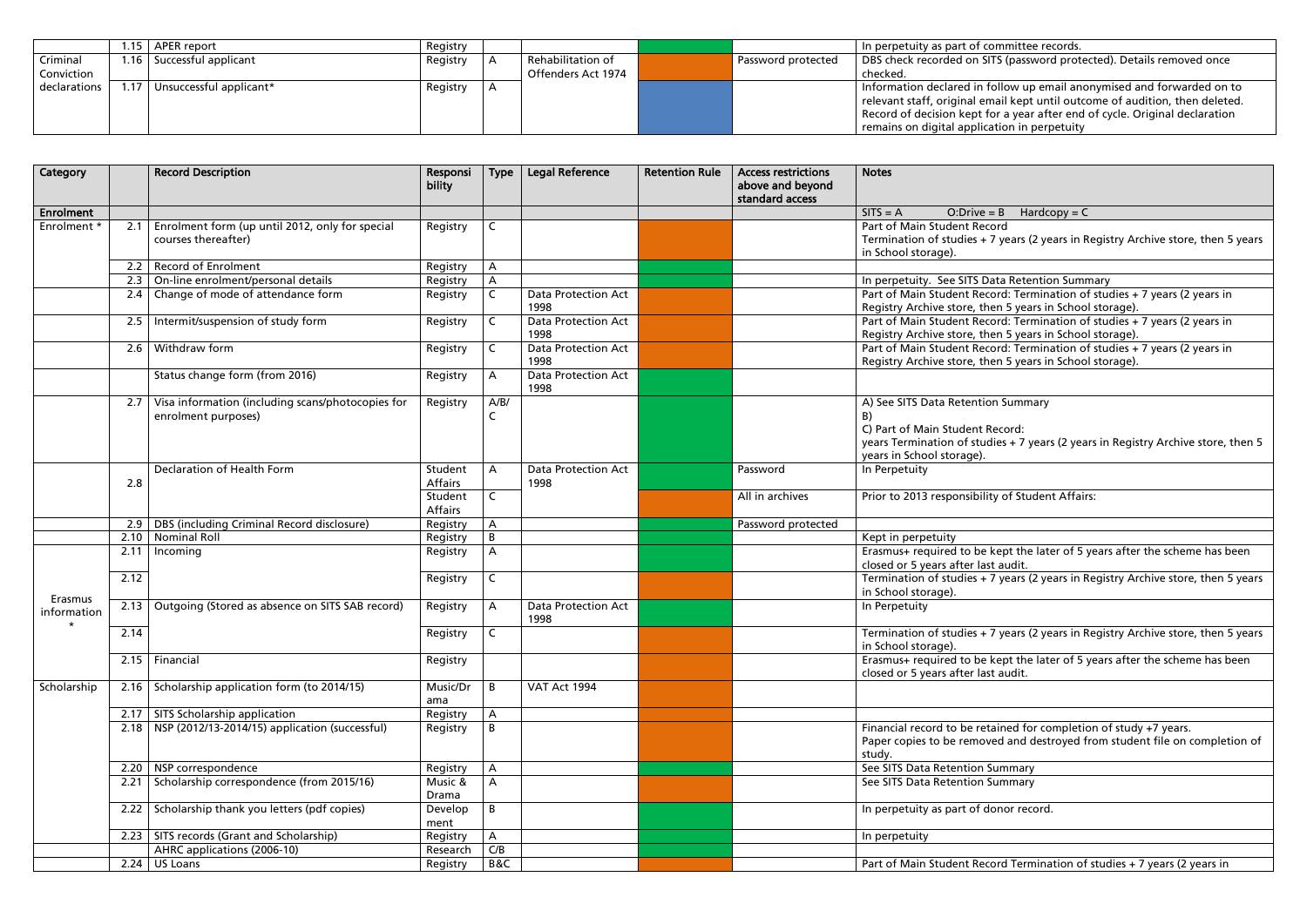|                     |              |                                                                                      |                                   |              |                                    |                       |                                     | Registry Archive store, then 5 year                                                                            |
|---------------------|--------------|--------------------------------------------------------------------------------------|-----------------------------------|--------------|------------------------------------|-----------------------|-------------------------------------|----------------------------------------------------------------------------------------------------------------|
| Reports             | 2.25         | <b>Enrolment updates</b>                                                             | Registry                          | B            |                                    |                       |                                     | Kept as part of committee records                                                                              |
|                     | 2.26         | <b>Enrolment evaluation</b>                                                          | Registry                          | B&C          |                                    |                       |                                     | Data collection (survey monkey ar<br>with key comments kept after 3 yr                                         |
|                     |              | Work placements                                                                      | Music                             | C            |                                    |                       |                                     | Music Therapy only                                                                                             |
|                     | 2.27         |                                                                                      |                                   | $\mathsf{C}$ |                                    |                       |                                     | TTA students: Termination of stud                                                                              |
|                     |              |                                                                                      | Drama                             |              |                                    |                       |                                     |                                                                                                                |
| Finance             | 2.28         | Fee payments                                                                         | Finance                           |              | VAT Act 1994                       |                       |                                     |                                                                                                                |
|                     | 2.29         | Maintenance scholarship cheques                                                      | Finance                           |              | VAT Act 1994                       |                       |                                     |                                                                                                                |
|                     | 2.30         | Fee debtors list                                                                     | Finance                           |              | VAT Act 1994                       |                       |                                     |                                                                                                                |
|                     | 2.31<br>2.32 | <b>Extra Mural billing</b><br>Suspension for non-payment of fees                     | Finance                           | B/A          | VAT Act 1994                       |                       |                                     |                                                                                                                |
|                     |              | <b>Record Description</b>                                                            | Registry                          | A            |                                    |                       | <b>Access restrictions</b>          | In perpetuity until debt paid, then<br><b>Notes</b>                                                            |
| Category            |              |                                                                                      | Responsi<br>bility                | <b>Type</b>  | <b>Legal Reference</b>             | <b>Retention Rule</b> | above and beyond<br>standard access |                                                                                                                |
| <b>Student Life</b> |              |                                                                                      |                                   |              |                                    |                       |                                     | $SITS = A / O:Drive = B / Hardcopy =$                                                                          |
| Photo               | 2.34         | Student ID Photo                                                                     | Registry                          | A            |                                    |                       |                                     | See SITS Data Retention Summary                                                                                |
|                     | 3.1          | Research                                                                             |                                   |              |                                    |                       |                                     |                                                                                                                |
| Attendance/         | 3.2          | Department registers (Music)                                                         | Music                             |              |                                    |                       |                                     | Kept for a year then destroyed                                                                                 |
| Absence             | 3.3          | Department registers (Drama)                                                         | Drama                             |              |                                    |                       |                                     | Kept for a year then destroyed                                                                                 |
| record              | 3.4          | Onyx                                                                                 | Registry                          | B            |                                    |                       |                                     | Last year of data 2014/15. Data to                                                                             |
|                     |              |                                                                                      |                                   |              |                                    |                       |                                     | September 2019.                                                                                                |
|                     | 3.5          | SITS (SAB - Leave of absence request)                                                | Registry                          | A            |                                    |                       |                                     | See SITS Data Retention Summary                                                                                |
|                     | 3.6          | Case consultation                                                                    | Registry,<br>Music &              | B            | <b>Data Protection Act</b><br>1998 |                       |                                     | Part of Main Student Record Term                                                                               |
|                     | 3.7          | <b>Progress Review</b>                                                               | Drama                             |              | Data Protection Act                |                       |                                     | Part of Main Student Record Term                                                                               |
|                     | 3.8          | Complaints                                                                           | Registry                          | B/C          | 1998                               |                       |                                     | Part of Main Student Record Term<br>Registry Archive store, then 5 year                                        |
|                     | 3.9          | Disciplinary: Sundial Ct                                                             | Student<br>Affairs/Fa<br>cilities | A            |                                    |                       |                                     | Summary on SITS since 2013. See:                                                                               |
| Case work           | 3.10         | Disciplinary: Sundial Ct (Copies of emails, letters,<br>cleaning rotas etc)          | Student<br>Affairs/Fa<br>cilities | B            |                                    |                       |                                     | T                                                                                                              |
|                     | 3.12         | Disciplinary: Student Code of Conduct                                                | Registry                          | B/C          |                                    |                       |                                     | If found not guilty then paperwor<br>otherwise part of Main Student Re<br>years in Registry Archive store, the |
|                     | 3.13         | Fitness to practice                                                                  | Registry                          | $\mathsf{C}$ |                                    |                       |                                     | Part of Main Student Record Term<br>Registry Archive store, then 5 year                                        |
|                     | 3.14         | OIA complaints                                                                       | Registry                          | B/C          |                                    |                       |                                     | Part of Main Student Record Term<br>Registry Archive store, then 5 year                                        |
|                     | 3.15<br>3.16 | <b>Student Funding Officer advice</b>                                                | Registry                          | A            |                                    |                       | Password protected                  | SITS records since September 2012                                                                              |
|                     | 3.18         | Student Affairs general SPD record                                                   | Student<br><b>Affairs</b>         | A            |                                    |                       | Password protected                  | See SITS Data Retention Summary                                                                                |
|                     |              | <b>Disability</b>                                                                    |                                   |              |                                    |                       |                                     |                                                                                                                |
|                     | 3.19         | Disability diagnosis (documentation, needs<br>assessment, communication with funding | Student<br>Affairs                | B            |                                    |                       | Password                            | Termination of studies + 7 years                                                                               |
|                     |              | agencies)                                                                            |                                   | A            |                                    |                       |                                     | See SITS Data Retention Summary                                                                                |
|                     |              | <b>Study Skills</b>                                                                  |                                   |              |                                    |                       |                                     |                                                                                                                |
|                     | 3.20         | Teaching record                                                                      | Student                           | $\mathsf C$  |                                    | see notes             | Locked cupboard                     | Kept for duration of support                                                                                   |
|                     | 3.21         | Teaching register                                                                    | <b>Affairs</b>                    | C            |                                    | see notes             | Locked cupboard                     | Kept for duration of support                                                                                   |
|                     |              | <b>Health and Welfare</b>                                                            |                                   |              |                                    |                       |                                     |                                                                                                                |
|                     | 3.22         | Sickness and medical notes                                                           | Student                           | A            | <b>Data Protection Act</b>         |                       | Password                            | See SITS Data Retention Summary.                                                                               |
|                     |              |                                                                                      | Affairs                           |              | 1998                               |                       |                                     |                                                                                                                |
|                     | 3.23         | Student email correspondence                                                         |                                   | А            |                                    |                       | Password                            | See SITS Data Retention Summary                                                                                |
|                     | 3.24         | <b>Medical and Health Consultations</b>                                              |                                   | A            |                                    |                       | Password                            | See SITS Data Retention Summary                                                                                |
|                     | 3.25         | <b>Medical and Health Consultations</b>                                              |                                   | B            |                                    |                       | Archives                            | Termination of studies + 7 years                                                                               |
|                     | 3.26         | <b>Medical and Health Consultations</b>                                              |                                   | $\mathsf C$  |                                    |                       | Password                            | Since Sept 2012                                                                                                |

hen 5 years in School storage).

monkey and spreadsheets) destroyed and only analysis t after 3 yrs

ion of studies + 7 years

paid, then rules on financial record keeping apply

 $Hardcopy = C / Symphony D$ 

5. Data to be deleted a year after latest course ends –

Part of Termination of studies + 7 years

Part of Termination of studies + 7 years

Ecord Termination of studies + 7 years (2 years in hen 5 years in School storage).

2013. See SITS Data Retention Summary

paperwork deleted at the end of academic year, Student Record Termination of studies + 7 years (2 e store, then 5 years in School storage). ecord Termination of studies + 7 years (2 years in hen 5 years in School storage). Ecord Termination of studies + 7 years (2 years in hen 5 years in School storage).

Summary. And in Outlook

Summary. And in Outlook Summary .Since Sept 2012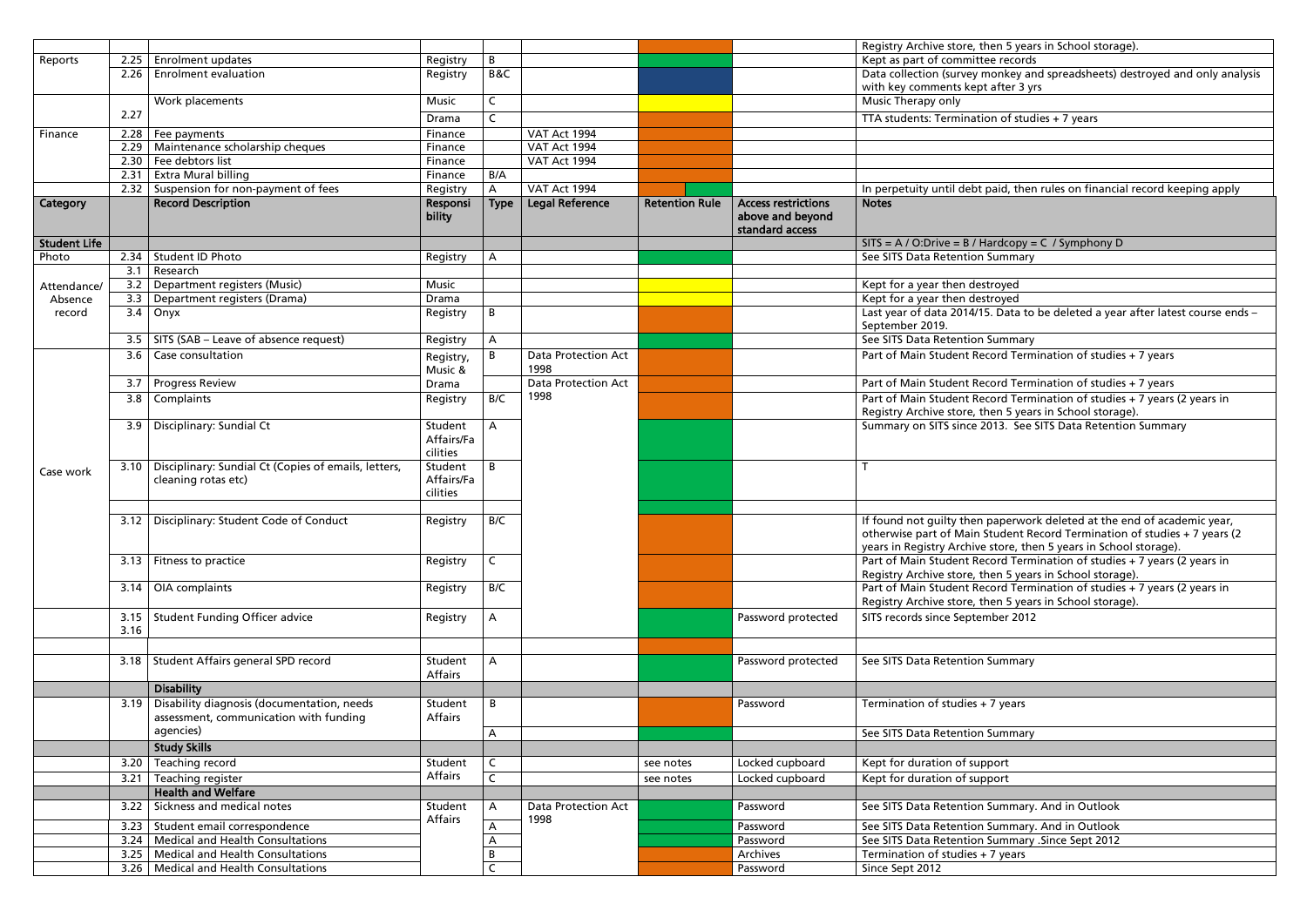| 3.27 | Medical Consultation Fee Invoice/Funding<br>Agreement     |                    |     |              | Locked cupboard<br>then moved to<br>archives                    | Termination of studies + 7 years                                                                                               |
|------|-----------------------------------------------------------|--------------------|-----|--------------|-----------------------------------------------------------------|--------------------------------------------------------------------------------------------------------------------------------|
|      | <b>Hardship Fund Application Records</b>                  |                    |     |              |                                                                 |                                                                                                                                |
| 3.28 | <b>Current applications</b>                               | Student<br>Affairs | -B  | VAT Act 1994 |                                                                 | Financial record to be retained for completion of study + 7 years.<br>Paper copies scanned to O drive then securely destroyed. |
| 3.29 | Current applications and supporting documents             | Student<br>Affairs |     | VAT Act 1994 | Pre 2013 moved to<br>archives                                   | Application record on SITS since Sept 2013.                                                                                    |
| 3.30 | Applications record                                       |                    |     |              |                                                                 |                                                                                                                                |
| 3.31 | COL Hardship Fund Payment Request Form                    |                    |     |              |                                                                 |                                                                                                                                |
| 3.32 | COL Hardship fund spreadsheet                             |                    | B/C |              | Hard copies in locked<br>cupboard and then<br>moved to archives |                                                                                                                                |
| 3.33 | Access to Learning Fund application and<br>correspondence |                    |     | VAT Act 1994 |                                                                 |                                                                                                                                |
| 3.34 | Cheques                                                   | Finance            |     | VAT Act 1994 |                                                                 |                                                                                                                                |

| Financial record to be retained for completion of study $+7$ years.<br>Paper copies scanned to O drive then securely destroyed.<br>Application record on SITS since Sept 2013. |
|--------------------------------------------------------------------------------------------------------------------------------------------------------------------------------|
|                                                                                                                                                                                |
|                                                                                                                                                                                |
|                                                                                                                                                                                |
|                                                                                                                                                                                |
| <b>Notes</b>                                                                                                                                                                   |
|                                                                                                                                                                                |
| Termination of engagement + 7 years in line with BACP guidance                                                                                                                 |
| Termination of engagement + 7 years in line with BACP guidance                                                                                                                 |
| Termination of engagement + 7 years in line with BACP guidance                                                                                                                 |
| Termination of engagement + 7 years in line with BACP guidance                                                                                                                 |
| Termination of engagement + 7 years in line with BACP guidance                                                                                                                 |
| Termination of engagement + 7 years in line with BACP guidance                                                                                                                 |
| Termination of engagement + 7 years in line with BACP guidance years                                                                                                           |
| Termination of engagement + 7 years in line with BACP quidance                                                                                                                 |
| Completion of study + 7 years                                                                                                                                                  |
|                                                                                                                                                                                |
| Application + interview notes + paperwork for successful candidates                                                                                                            |
| Record of Residential Warden stored on SITS.                                                                                                                                   |
| Hard copy until 2013/14<br>Hard copy until 2013/14                                                                                                                             |
|                                                                                                                                                                                |
|                                                                                                                                                                                |
|                                                                                                                                                                                |
|                                                                                                                                                                                |
| Part of Main Student Record Termination of studies + 7 years (2 years in<br>Registry Archive store, then 5 years in School storage).                                           |
| See SITS record retention - defined individually                                                                                                                               |
| Paper records part of Main Student Record Termination of studies + 7 years (2<br>years in Registry Archive store, then 5 years in School storage).                             |
| Termination of studies + 7 years                                                                                                                                               |
| All correspondence sent by email.                                                                                                                                              |
| Kept for duration of course + 1 year                                                                                                                                           |
|                                                                                                                                                                                |

| Category                                 |      | <b>Record Description</b>                                                | Responsi<br>bility        | <b>Type</b>         | <b>Legal Reference</b>             | <b>Retention Rule</b> | <b>Access restrictions</b><br>above and beyond<br>standard access | <b>Notes</b>                                                                                                                                       |
|------------------------------------------|------|--------------------------------------------------------------------------|---------------------------|---------------------|------------------------------------|-----------------------|-------------------------------------------------------------------|----------------------------------------------------------------------------------------------------------------------------------------------------|
|                                          |      | <b>Counselling</b>                                                       |                           |                     |                                    |                       |                                                                   |                                                                                                                                                    |
|                                          | 3.35 | Live counselling list                                                    | Student                   | B                   |                                    | See notes             |                                                                   | Termination of engagement + 7 years in line with BACP guidance                                                                                     |
|                                          | 3.36 | Formal notes (e.g. Contact details, risk assessment<br>form etc)         | Affairs                   | $\mathsf{C}$        |                                    | See notes             | Locked cabinet in<br>locked room                                  | Termination of engagement + 7 years in line with BACP guidance                                                                                     |
|                                          | 3.37 | Session notes                                                            |                           | C                   |                                    | See notes             | Locked cabinet in<br>locked room                                  | Termination of engagement + 7 years in line with BACP guidance                                                                                     |
|                                          | 3.39 | <b>Waiting list</b>                                                      |                           | B                   |                                    | See notes             |                                                                   | Termination of engagement + 7 years in line with BACP guidance                                                                                     |
|                                          | 3.40 | <b>Students of Concern notes</b>                                         |                           | $\overline{C}$      |                                    | See notes             | Locked cabinet in<br>locked room                                  | Termination of engagement + 7 years in line with BACP guidance                                                                                     |
|                                          | 3.41 | <b>Students of Concern notes</b>                                         |                           | C                   |                                    |                       | Locked cabinet in<br>locked room                                  | Termination of engagement + 7 years in line with BACP guidance                                                                                     |
|                                          | 3.42 | Other Meetings (Head of Student Affairs)                                 |                           | A/C                 |                                    | $\subset$             |                                                                   | Termination of engagement + 7 years in line with BACP guidance years                                                                               |
|                                          |      | At Risk List                                                             |                           | B                   |                                    | See notes             | Password                                                          | Termination of engagement + 7 years in line with BACP guidance                                                                                     |
|                                          |      | <b>Sundial Court</b>                                                     |                           |                     |                                    |                       |                                                                   |                                                                                                                                                    |
| Sundial<br>Court                         | 3.43 | Resident Warden applications (successful and<br>unsuccessful)            | Student<br>Affairs        | B                   |                                    |                       |                                                                   | Completion of study $+7$ years                                                                                                                     |
| Residential<br>Wardens                   | 3.44 | <b>Resident Warden applications</b>                                      |                           | C                   |                                    |                       | Locked cabinet in<br>locked room                                  | Application + interview notes + paperwork for successful candidates                                                                                |
|                                          | 3.45 | Resident Warden Performance Evaluations                                  |                           | B/A                 |                                    |                       |                                                                   | Record of Residential Warden stored on SITS.                                                                                                       |
|                                          | 3.46 | Application form *                                                       | <b>Facilities</b>         | B/A                 |                                    |                       |                                                                   | Hard copy until 2013/14                                                                                                                            |
| Sundial                                  | 3.47 | Accommodation allocation and occupancy list                              | <b>Facilities</b>         | A/B                 | <b>Data Protection Act</b><br>1998 |                       |                                                                   | Hard copy until 2013/14                                                                                                                            |
| Court<br>Residents                       | 3.48 | Fees and Charges                                                         | Finance                   | $A \mid B$          | <b>Data Protection Act</b><br>1998 |                       |                                                                   |                                                                                                                                                    |
|                                          | 3.49 | Records relating to student's guests or visitors *                       | Student<br><b>Affairs</b> | A<br>$\overline{B}$ | <b>Data Protection Act</b><br>1998 |                       |                                                                   |                                                                                                                                                    |
|                                          |      | <b>General Correspondence</b>                                            |                           |                     |                                    |                       |                                                                   |                                                                                                                                                    |
|                                          | 3.50 | Individual letters                                                       | Registry                  | B/C                 |                                    |                       |                                                                   | Part of Main Student Record Termination of studies + 7 years (2 years in<br>Registry Archive store, then 5 years in School storage).               |
|                                          |      |                                                                          | Registry                  | A                   |                                    |                       |                                                                   | See SITS record retention - defined individually                                                                                                   |
|                                          | 3.51 |                                                                          | <b>Music</b>              | B/C                 |                                    |                       |                                                                   | Paper records part of Main Student Record Termination of studies + 7 years (2<br>years in Registry Archive store, then 5 years in School storage). |
|                                          | 3.52 |                                                                          | Drama                     | B/C                 |                                    |                       |                                                                   | Termination of studies + 7 years                                                                                                                   |
|                                          | 3.53 |                                                                          | Student<br>Affairs        |                     |                                    | See notes             |                                                                   | All correspondence sent by email.                                                                                                                  |
|                                          |      | Library                                                                  |                           |                     |                                    |                       |                                                                   |                                                                                                                                                    |
| Symphony<br>Library<br>System<br>records | 3.55 | Individual user accounts with contact details and<br>transaction history | Library                   | D                   |                                    | See notes             |                                                                   | Kept for duration of course + 1 year                                                                                                               |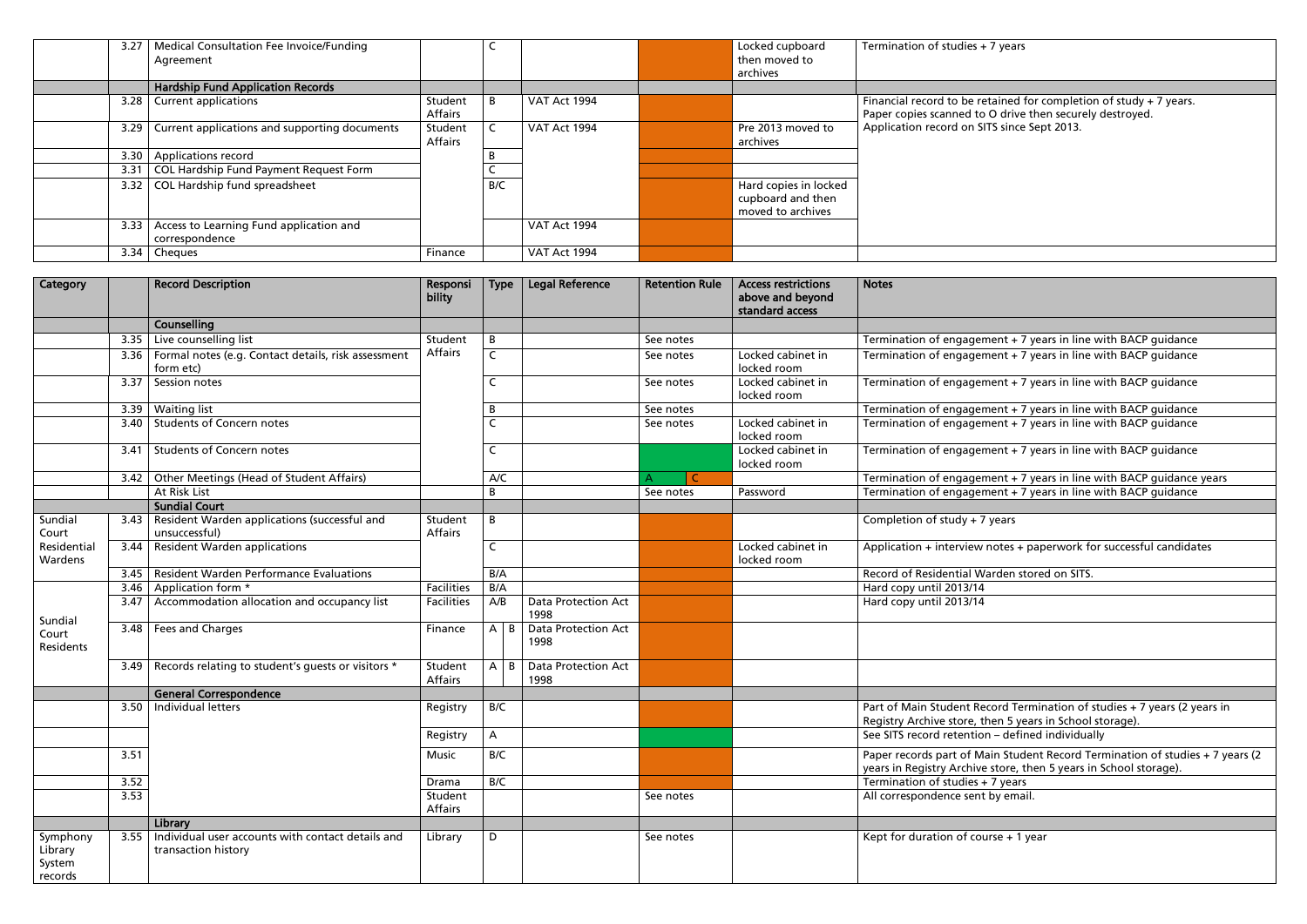| Library<br>invoices for<br>unreturned<br>items |      | 3.56   Word documents detailing replacement costs of<br>unreturned items | Library               | B | See notes | Deleted one year after st<br>unresolved debt on the a |
|------------------------------------------------|------|--------------------------------------------------------------------------|-----------------------|---|-----------|-------------------------------------------------------|
|                                                |      | <b>Asimut</b>                                                            |                       |   |           |                                                       |
| Student<br>timetable                           | 3.57 |                                                                          | Music<br>and<br>Drama |   |           | Data kept on Asimut ser<br>in perpetuity,             |

| Category                                            |      | <b>Record Description</b>                                           | Responsibility   | <b>Type</b>  | Legal<br>Reference                        | <b>Retention Rule</b> | <b>Access restrictions</b><br>above and beyond<br>standard access | <b>Notes</b>                                                                                                                                                                  |
|-----------------------------------------------------|------|---------------------------------------------------------------------|------------------|--------------|-------------------------------------------|-----------------------|-------------------------------------------------------------------|-------------------------------------------------------------------------------------------------------------------------------------------------------------------------------|
| Assessment                                          |      |                                                                     |                  |              |                                           |                       |                                                                   | $SITS = A$<br>$O: Drive = B$<br>$Hardcopy = C$                                                                                                                                |
| Individual<br>student<br>assessment                 | 4.1  | <b>Music</b>                                                        | Music/Registry   | C.           | <b>Data Protection</b><br>Act 1998        |                       |                                                                   | Original copy given to student otherwise part<br>Termination of studies + 7 years (2 years in Re<br>School storage).                                                          |
| reports (NB no<br>reports for<br>Drama<br>students) | 4.2  | Extra Mural assessment reports                                      | Music/Registry C |              |                                           |                       |                                                                   | Termination of studies + 7 years (2 years in Re<br>School storage).                                                                                                           |
|                                                     | 4.3  | Exam spreadsheets                                                   | Registry         | B            |                                           |                       |                                                                   | In perpetuity                                                                                                                                                                 |
|                                                     | 4.4  | Module and award results                                            |                  |              |                                           |                       |                                                                   | In perpetuity- Award results on SITS since 200!<br>2007/8, Module component results since 2011/                                                                               |
|                                                     | 4.5  | Drama Programme Assessment Board (agenda<br>and minutes and papers) | Drama            | B            |                                           |                       |                                                                   | In perpetuity as part of Committee Records<br>For 1996/97 see O:\Academic Support\REGISTR<br>ARCHIVE\ASSESSMENT BOARD MINUTES<br>For 2005/6 onwards see O:\Everyone\School Do |
|                                                     | 4.6  | Music Assessment Board (agenda and minutes<br>and papers)           | Music            | B            |                                           |                       |                                                                   | In perpetuity as part of Committee Records<br>For 1996/97 see O:\Academic Support\REGISTR<br>ARCHIVE\ASSESSMENT BOARD MINUTES<br>For 2005/6 onwards see O:\Everyone\School Do |
|                                                     | 4.7  | School Assessment Board (agenda and<br>minutes and papers)          | Registry         |              |                                           |                       |                                                                   | In perpetuity - Date of first record Feb 2006                                                                                                                                 |
|                                                     | 4.8  | Assessment results letters                                          | Registry         | B/A          |                                           |                       |                                                                   | In perpetuity                                                                                                                                                                 |
|                                                     | 4.9  | Assessment results letters                                          | Registry         | $\mathsf C$  |                                           |                       |                                                                   | Part of Main Student Record Termination of st                                                                                                                                 |
|                                                     | 4.10 | Assessment appeals                                                  | Registry         | C/B          |                                           |                       |                                                                   | Completion of programme plus 7 years                                                                                                                                          |
| Exam<br>arrangements                                | 4.11 | Application for special examination<br>arrangements                 | Registry         | $\mathsf{C}$ | <b>Data Protection</b><br><b>Act 1998</b> |                       |                                                                   | Termination of studies + 7 years (2 years in Re<br>School storage).                                                                                                           |
| Exam                                                | 4.12 | <b>Mitigating Circumstances Panel</b>                               | Registry         |              |                                           |                       |                                                                   | In perpetuity as part of committee paperwork                                                                                                                                  |
| arrangements                                        | 4.13 | Extension request (for assessed work)                               | <b>Music</b>     | $\mathsf{C}$ |                                           |                       |                                                                   | Termination of studies + 7 years (2 years in Mu<br>storage).                                                                                                                  |
|                                                     | 4.14 |                                                                     | Drama            | $\mathsf{C}$ |                                           |                       |                                                                   | Termination of studies $+7$ year                                                                                                                                              |
|                                                     | 4.15 | Assessed work including assignments and<br>dissertations            | <b>Music</b>     |              |                                           |                       |                                                                   | Returned to student once marked                                                                                                                                               |
|                                                     | 4.16 | <b>Examination scripts</b>                                          | Music            |              |                                           |                       |                                                                   | From 2013 (first year of Music Administration                                                                                                                                 |
|                                                     |      | 4.17   PhD Theses                                                   | Library          |              |                                           |                       |                                                                   |                                                                                                                                                                               |
| <b>Conferment of student Awards</b>                 |      |                                                                     |                  |              |                                           |                       |                                                                   |                                                                                                                                                                               |
|                                                     | 4.18 | Pass lists                                                          | Registry         | B            | <b>Data Protection</b><br><b>Act 1998</b> |                       |                                                                   | In perpetuity - From 1983 in O:\Academic Supp<br>Support\REGISTRY\ASSESSMENT ARCHIVE\AW.                                                                                      |
|                                                     | 4.19 | <b>Graduation Ceremony programme</b>                                | Registry         | $\mathsf{C}$ |                                           |                       |                                                                   |                                                                                                                                                                               |
|                                                     | 4.20 | Final Transcripts (including module results<br>and final award)     | Registry         | A/B/<br>C    | <b>Data Protection</b><br>Act 1998        |                       |                                                                   | In Perpetuity                                                                                                                                                                 |

| <b>Category</b> | .<br>' Record Description | Responsibility | Type | Legal Reference | <b>Retention Rule</b> | . Access restrictions above and | <b>Notes</b> |
|-----------------|---------------------------|----------------|------|-----------------|-----------------------|---------------------------------|--------------|
|                 |                           |                |      |                 |                       | l bevond standard access        |              |

#### tudent has left the School UNLESS there was an account, in which case the record is kept in perpetuity

## ver and managed by Asimut. From March 2013, kept

ent otherwise part of Main Student Record ears (2 years in Registry Archive store, then 5 years in

ears (2 years in Registry Archive store, then 5 years in

 $\frac{4}{5}$  on SITS since 2005/6, Module results on SITS since 2011/12 results since 2011 nmittee Records c Support\REGISTRY\ASSESSMENT .sespportants<br>ARD MINUTES Everyone\School Documents\Committees n mittee Records ic Support\REGISTRY\ASSESSMENT RD MINUTES Everyone\School Documents\Committees

d Termination of studies + 7 years<br>plus 7 years

years (2 years in Registry Archive store, then 5 years in

ears (2 years in Music Office, then 5 years in School

sic Administration module)

O:\Academic Support\REGISTRY\ASSESS O:\Academic IENT ARCHIVE\AWARD LISTS 1983 onwards